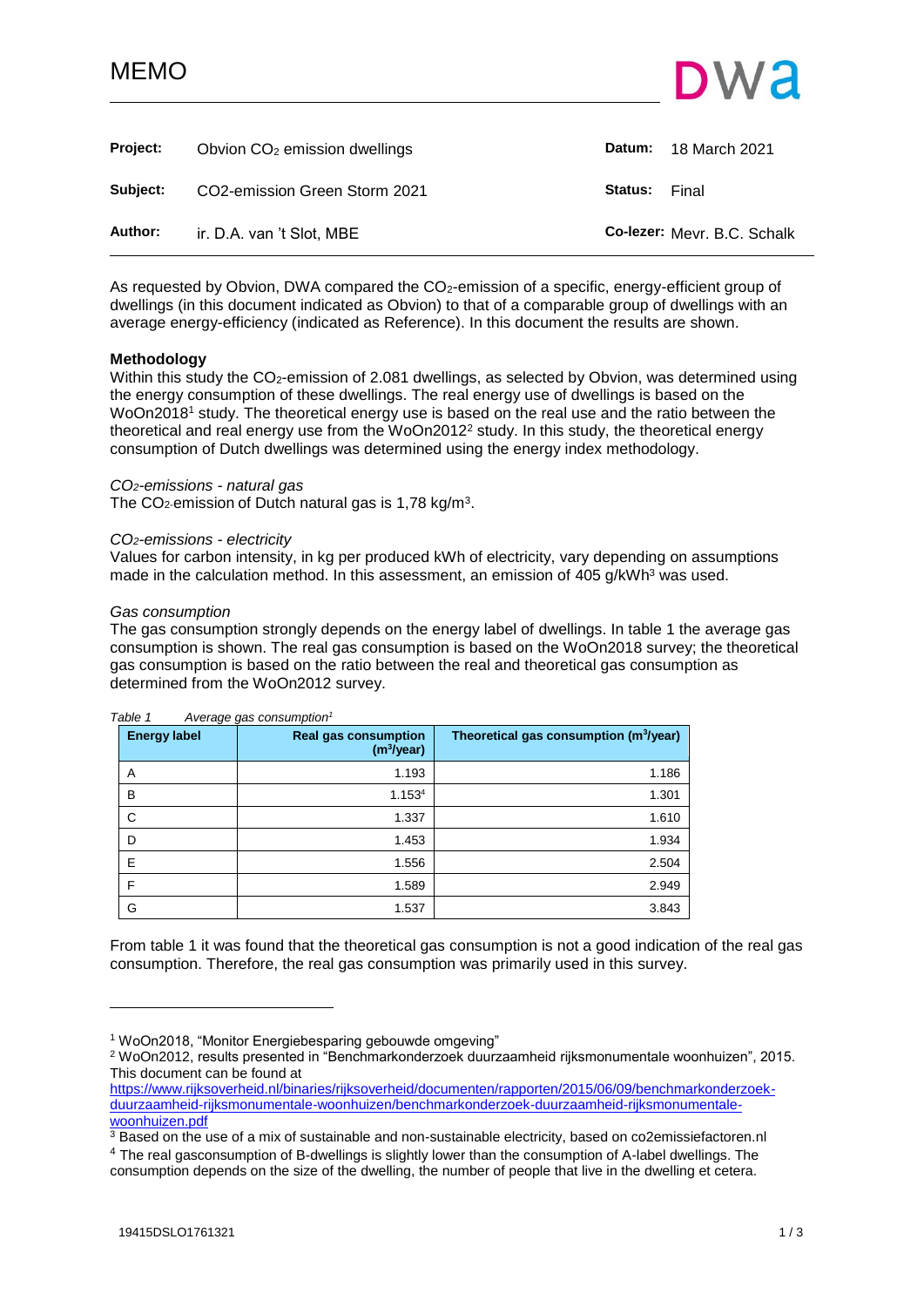### *Electricity consumption*

As proved by ECN and others<sup>5</sup> there is hardly any correlation between the consumption of electricity and the energy label. At most 19% of the electricity consumption is attributed to the building; over 80% is attributed to the number and behaviour of the residents and their household equipment. Therefore, in this survey an average consumption of  $2.790<sup>6</sup>$  kWh was assumed for all dwellings.

### **Group composition**

In table 2 some relevant parameters of the groups are shown. The parameters show that the pool of Obvion has less condominiums than the reference. Furthermore, the pool of dwellings of Obvion has significantly younger buildings.

| Table 2                | Composition of the groups |               |                  |
|------------------------|---------------------------|---------------|------------------|
|                        |                           | <b>Obvion</b> | <b>Reference</b> |
| Number of dwellings    |                           | 2.081         | 2.081            |
| Percentage condominium |                           | 21,6%         | 35,6%            |
| Average building year  |                           | 2001          | $1965^7$         |

Figure 1 shows the distribution of the energy labels of Obvion and the reference group. The label distribution of the reference group is based on the WoOn2018 survey. It is clear that the percentage of A-labels is much higher in the pool of Obvion.



## **CO2-emission**

Table 3 shows the CO<sub>2</sub>-emisions of both groups, based on the real energy consumption. It is found that the difference in the CO2-emissions is 7%. The difference in emissions, based on the theoretical energy consumption (table 4) is 22%. This is caused by the fact that the real gas consumption depends less on the energy label than the theoretical gas consumption. Simultaneously we want to state that the baseline for selection of refurbished properties is conservative. The energy label of these dwellings has improved with at least two classes. The baseline for these buildings is also the Dutch average; the real baseline is worse. This means that the difference in the CO<sub>2</sub>-emissions compared to the original houses without any improvements is considerably higher.

l

<sup>5</sup> Energietrends in Nederland', 2014 van ECN, Energie-Nederland en Netbeheer Nederland

<sup>6</sup> Centraal Bureau voor de Statistiek (CBS), 2019.

<sup>7</sup> Compendium voor de Leefomgeving, Rijksoverheid, 2018